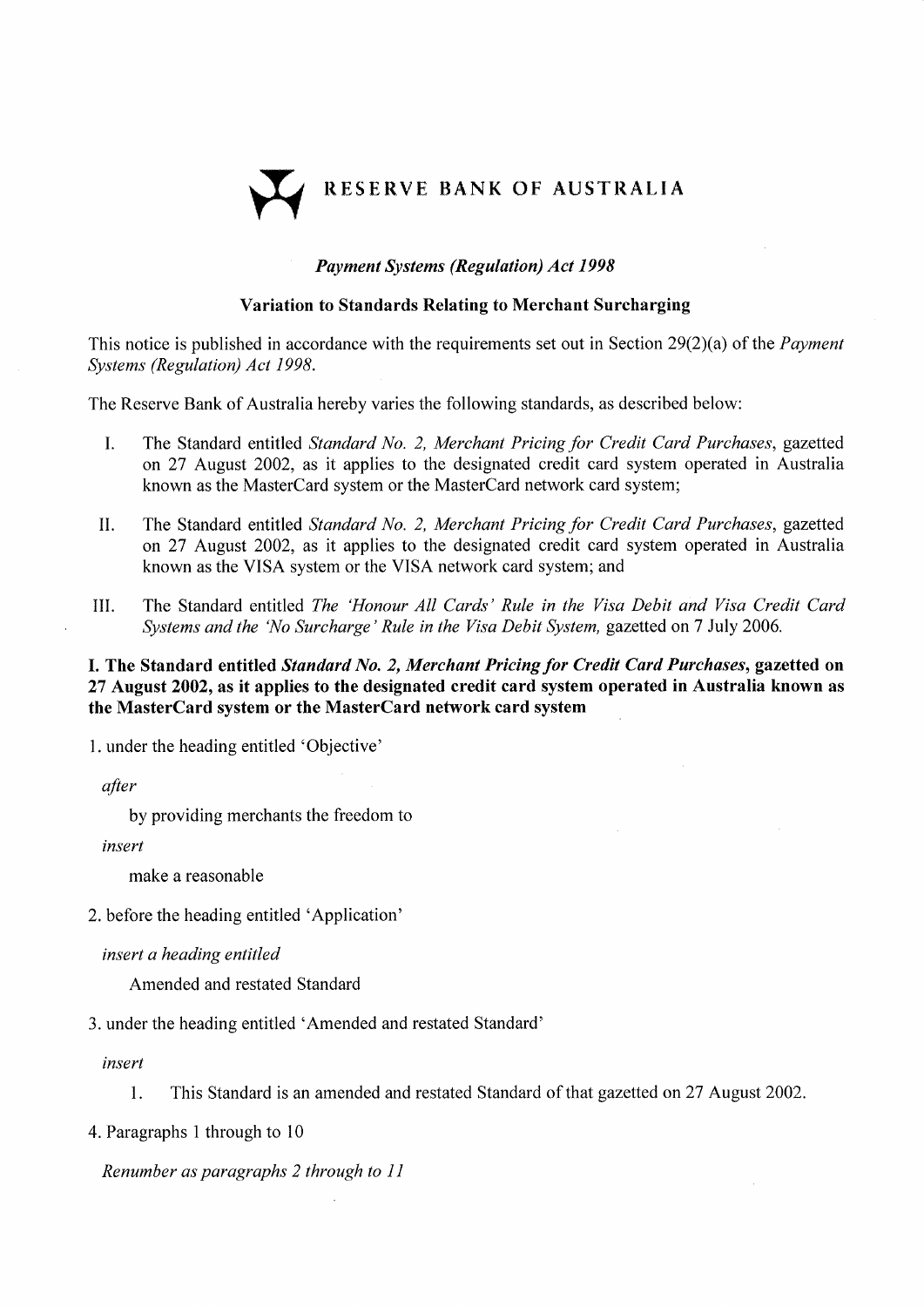5. Paragraph <sup>3</sup>

after

referred to

delete

as follows

inserl

in this Standard

6.Paragraph 4, for each term

delete

double quotation marks "
"

substitute

single quotation marks '

7. Paragraph 4, in the term 'credit card transaction' or 'transaction'

delete

cardholder

substitute

card holder

#### 8. Paragraph 4

after

the term 'merchant'

insert

'merchant service fee' means a transaction-based fee charged to a merchant for acquiring credit card transactions from that merchant whether collected on an *ad valorem* or flat-fee basis, or charged as a blended rate across all credit card types or on an interchange plus acquirer margin basis or any other basis;

### 9. Paragraph <sup>8</sup>

```
after
```
Standard

delete

comes

insert

originally came

after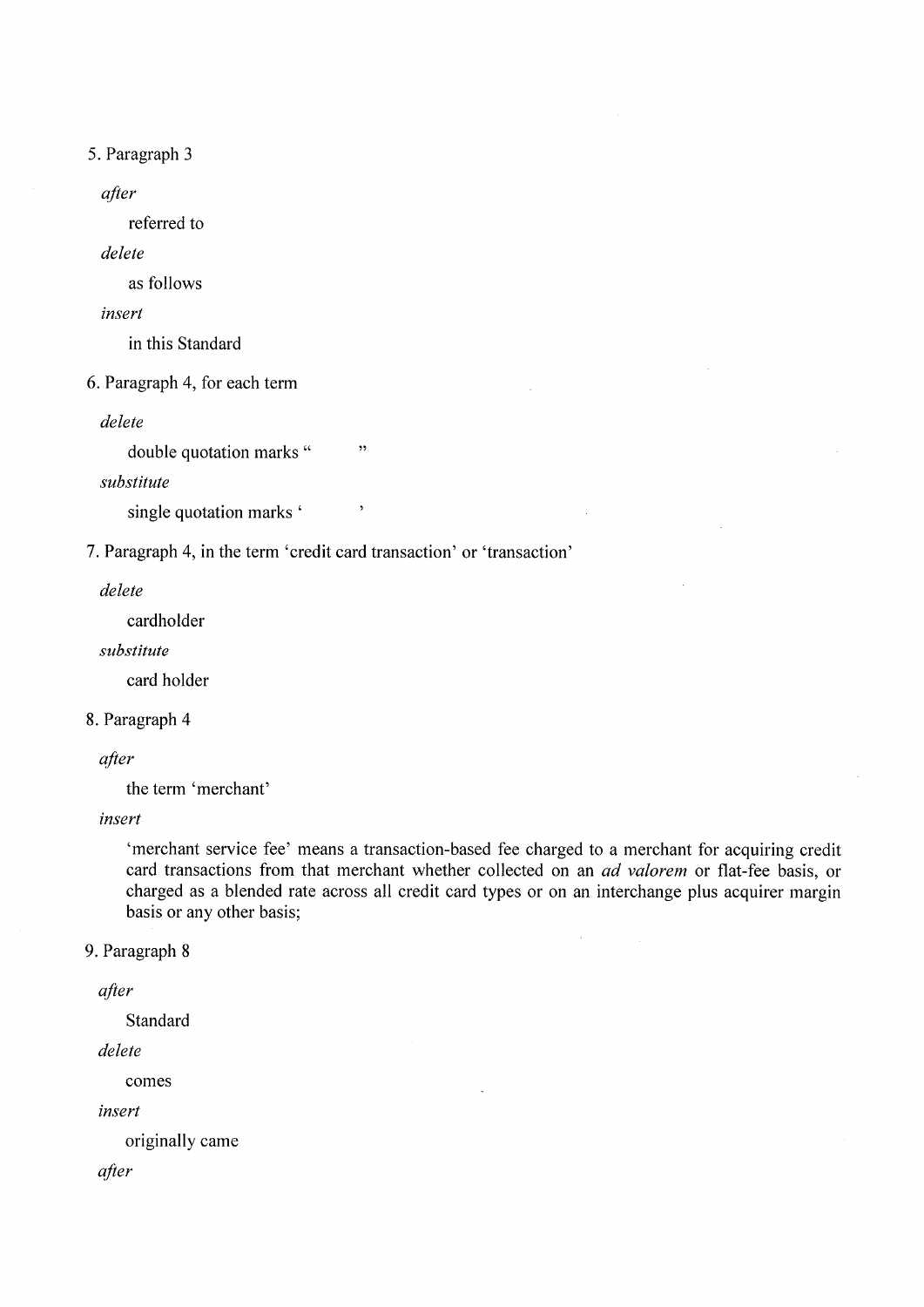I January 2003.

#### insert

This Standard as amended and restated comes into force on 1 January 2013.

#### 10. Paragraph <sup>9</sup>

#### after

shall prohibit

## delete

<sup>a</sup>merchant from charging a credit cardholder any fee or surcharge for a credit card transaction.

insert

- $\ddot{\cdot}$ 
	- (i) a merchant from recovering part or all of the reasonable cost of acceptance of credit cards issued under the Scheme by the merchant charging fees or surcharges to credit card holders; or
- (ii) a merchant, in recovering part or all of the reasonable cost of acceptance of credit cards issued under the Scheme, from applying different fees or surcharges to credit card holders for different card types either within the Scheme or across card schemes.

# 11. Paragraph 10

## delete

10. Notwithstanding paragraph 8, an acquirer and a merchant may agree that the amount of any such fee or surcharge charged to a credit cardholder will be limited to the fees incurred by the merchant in respect of a credit card transaction.

#### insert

- 10. For the purposes of paragraph 9, the merchant's cost of acceptance of credit cards issued under the Scheme may, for the purpose of determination of a fee or surcharge, be determined by reference to:
	- (i) the cost to the merchant of the credit card transaction in relation to which the fee or surcharge is to be levied;
	- (ii) the average cost to the merchant of acceptance of all credit cards of all types issued under the Scheme; or
	- (iii) the average cost to the merchant of acceptance of a subset of credit cards issued under the Scheme that includes the type of credit card in relation to which the fee or surcharge is to be levied,

and includes, but is not necessarily limited to, in the case of (i), the applicable merchant service fee and, in the case of (ii) and (iii), all applicable merchant service fees.

## 12. Paragraph 11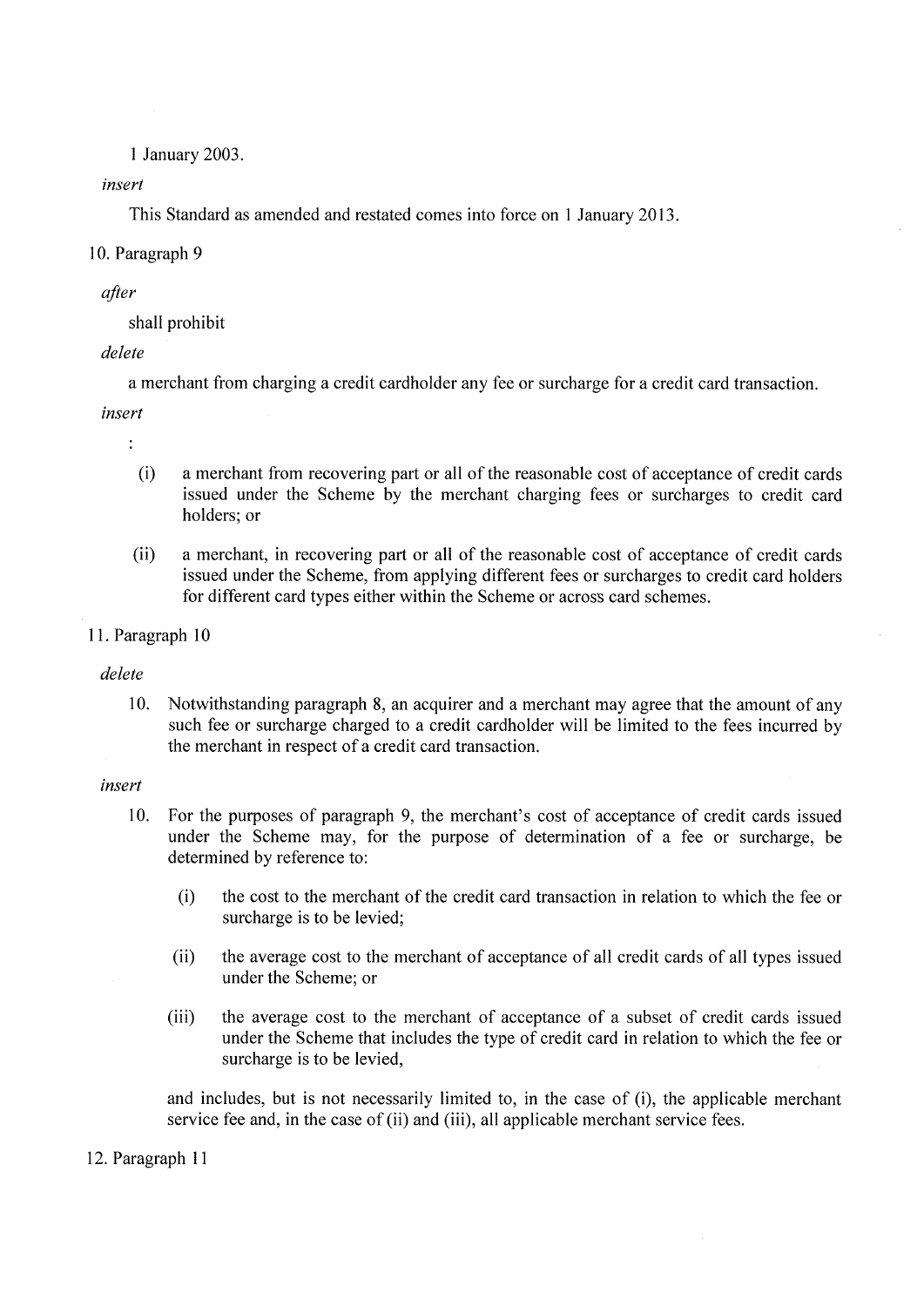after

provisions of this Standard

insert

(as amended) either before, or

after

as soon as practicable after

insert

 $\overline{\phantom{a}}$ 

after

this Standard

insert

(as amended)

## II. The Standard entitled Standørd No. 2, Merchant Pricing for Credít Card Purchases, gazetted on <sup>27</sup>August 2002, as it applies to the designated credit card system operated in Australia known as the VISA system or the VISA network card system

l. under the heading entitled 'Objective'

after

by providing merchants the freedom to

insert

make a reasonable

2. before the heading entitled 'Application'

insert a heading entitled

Amended and restated Standard

3. under the heading entitled 'Amended and restated Standard'

inserl

1. This Standard is an amended and restated Standard of that gazetted on 27 August 2002.

4.Paragraphs 1 through to l0

Renumber as paragraphs 2 through to I I

5. Paragraph <sup>3</sup>

after

referred to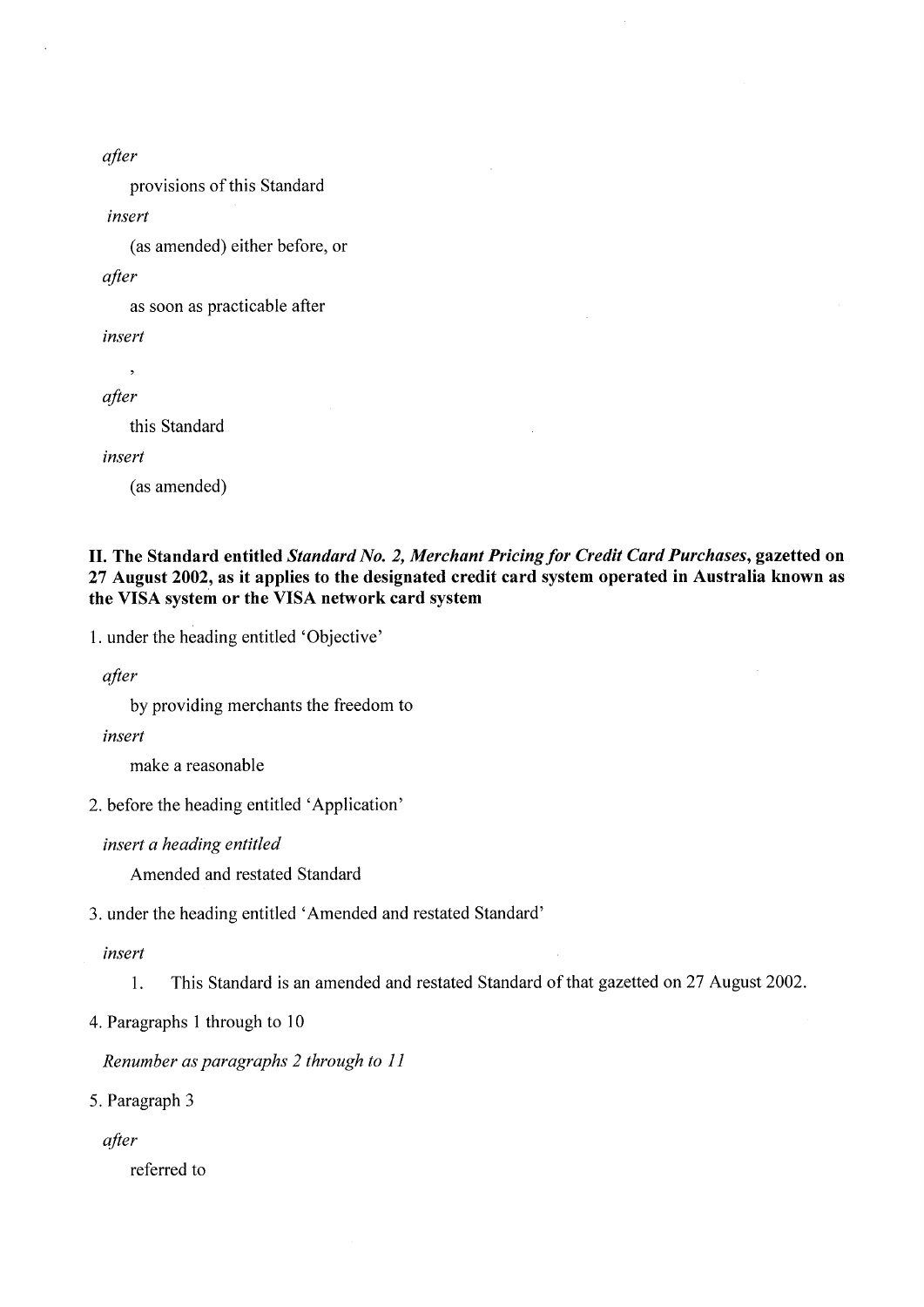delete

as follows

insert

in this Standard

6.Paragraph 4, for each term

delete

double quotation marks "
"

substitute

single quotation marks '

<sup>7</sup>. Paragraph 4, in the term 'credit card transaction' or 'transaction'

delete

cardholder

substitute

card holder

### S.Paragraph <sup>4</sup>

```
after
```
the term 'merchant'

insert

'merchant service fee' means a transaction-based fee charged to a merchant for acquiring credit card transactions from that merchant whether collected on an *ad valorem* or flat-fee basis, or charged as a blended rate across all credit card types or on an interchange plus acquirer margin basis or any other basis;

9. Paragraph <sup>8</sup>

after

Standard

delete

comes

```
insert
```
originally came

after

<sup>1</sup>January 2003.

#### insert

This Standard as amended and restated comes into force on I January 2013.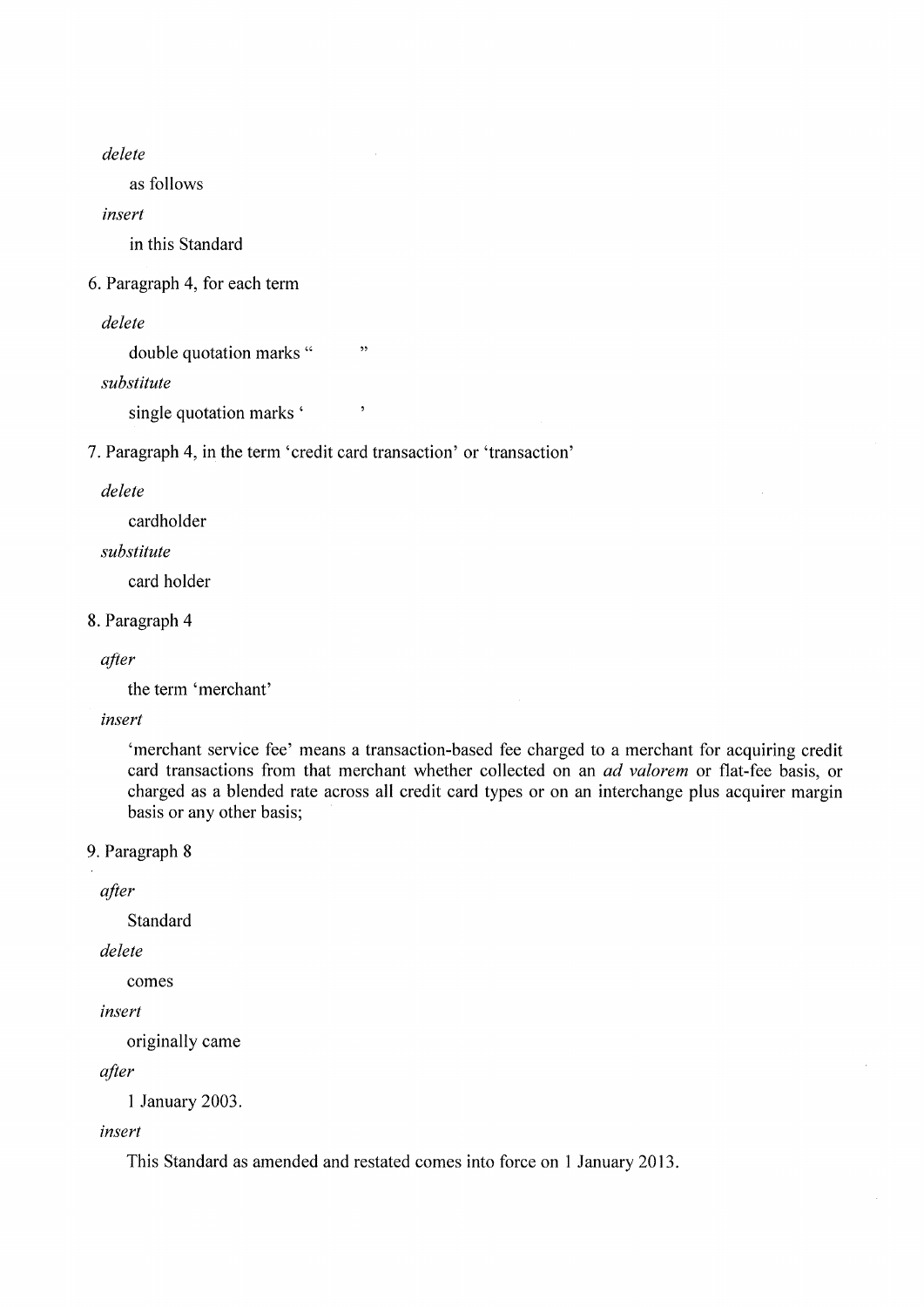## 10. Paragraph <sup>9</sup>

# after

shall prohibit

# delete

<sup>a</sup>merchant from charging a credit cardholder any fee or surcharge for a credit card transaction.

# insert

÷

- (i) a merchant from recovering part or all of the reasonable cost of acceptance of credit cards issued under the Scheme by the merchant charging fees or surcharges to credit card holders; or
- (ii) a merchant, in recovering part or all of the reasonable cost of acceptance of credit cards issued under the Scheme, from applying different fees or surcharges to credit card holders for different card types either within the Scheme or across card schemes.

# 11. Paragraph 10

# delete

10. Notwithstanding paragraph 8, an acquirer and a merchant may agree that the amount of any such fee or surcharge charged to a credit cardholder will be limited to the fees incurred by the merchant in respect of a credit card transaction.

## insert

- 10. For the purposes of paragraph 9, the merchant's cost of acceptance of credit cards issued under the Scheme may, for the purpose of determination of a fee or surcharge, be determined by reference to:
	- (i) the cost to the merchant of the credit card transaction in relation to which the fee or surcharge is to be levied;
	- (ii) the average cost to the merchant of acceptance of all credit cards of all types issued under the Scheme; or
	- (iii) the average cost to the merchant of acceptance of a subset of credit cards issued under the Scheme that includes the type of credit card in relation to which the fee or surcharge is to be levied,

and includes, but is not necessarily limited to, in the case of (i), the applicable merchant service fee and, in the case of (ii) and (iii), all applicable merchant service fees.

## 12. Paragraph I <sup>1</sup>

after

provisions of this Standard

insert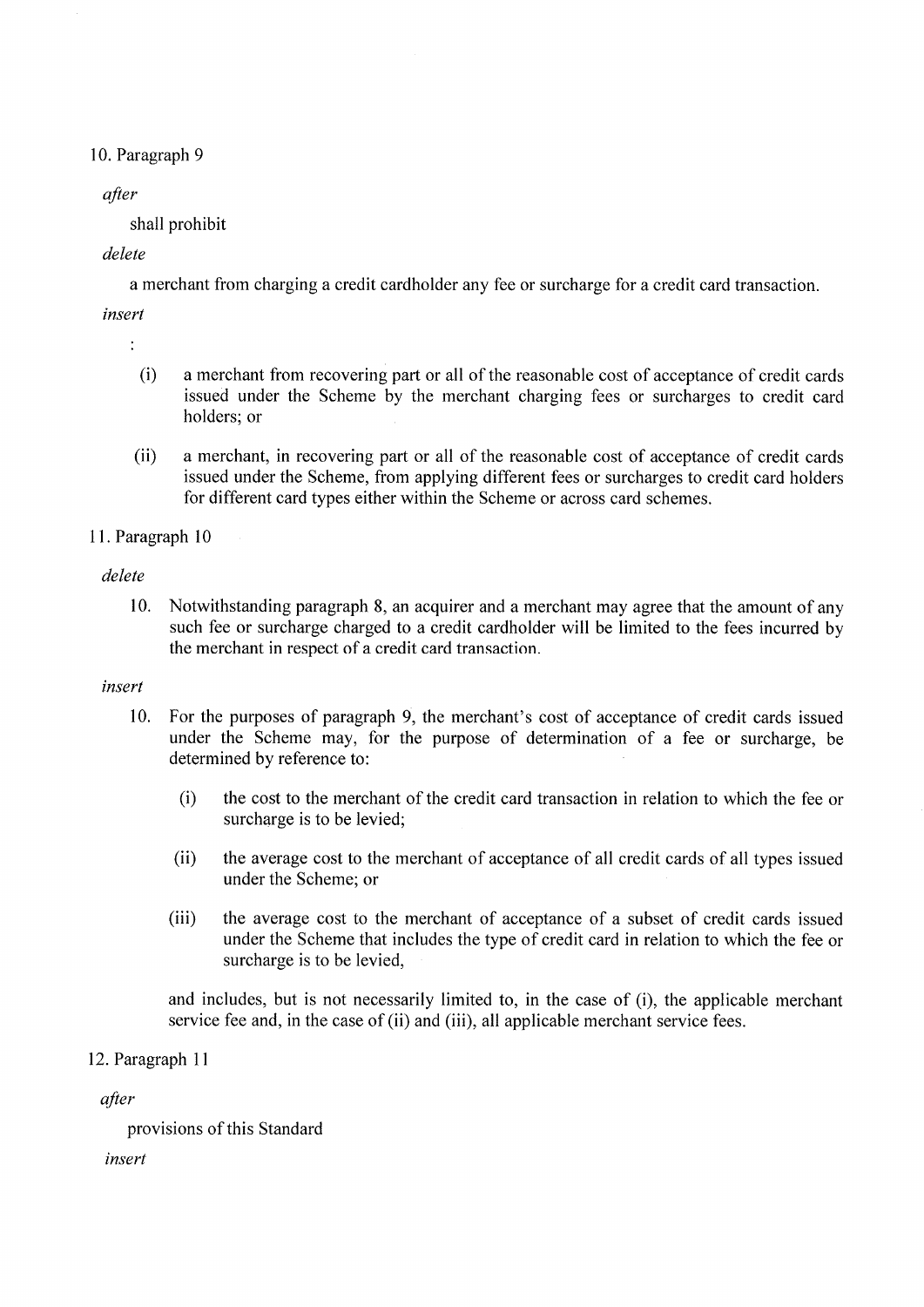```
(as amended) either before, or
after
    as soon as practicable after
insert
    \overline{\phantom{a}}after
    this Standard
insert
    (as amended)
```
## III. The Standard entitled The 'Honour All Cards' Rule in the Visa Debit and Visa Credit Card Systems and the 'No Surcharge' Rule in the Visa Debit System, gazetted on 7 July 2006

l. before the heading entitled 'Application'

insert the heading entitled

Amended and restated Standard

2. under the heading entitled 'Amended and restated Standard'

insert

l. This Standard is an amended and restated Standard of that gazetted on 7 July 2006.

3. Paragraphs I through to I <sup>I</sup>

Renumber as 2 through to <sup>12</sup>

4. Paragraph 3

after

l2 April <sup>2001</sup>

insert

(together referred to as the 'Scheme')

5. Paragraph <sup>4</sup>

after

the definition of 'merchant'

insert

'merchant service fee' means a transaction-based fee charged to a merchant for acquiring Visa Debit card transactions from that merchant whether collected on an *ad valorem* or flat-fee basis, or charged as a blended rate with Visa credit cards or on an interchange plus acquirer margin basis or any other basis;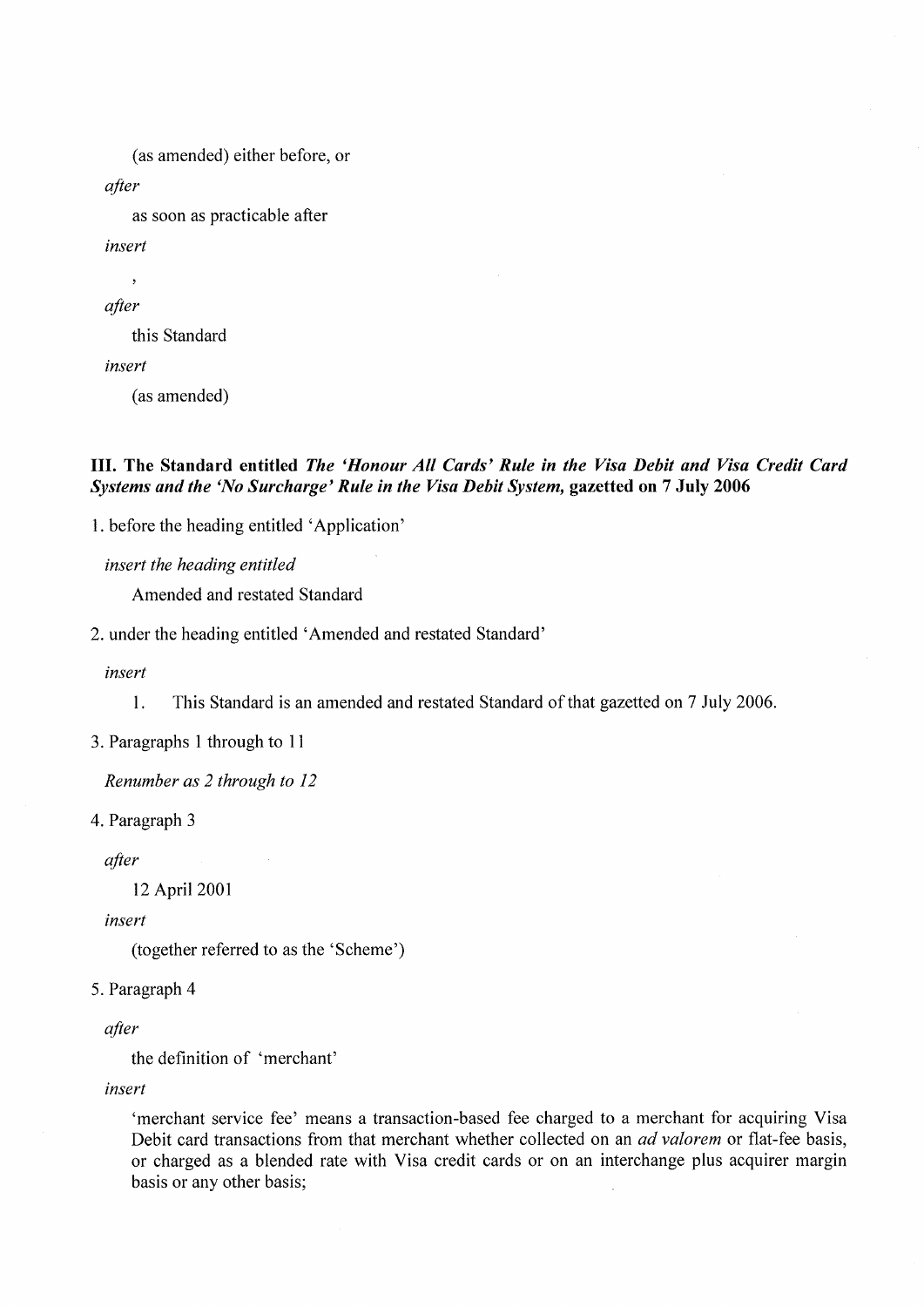6.Paragraph 4, in the definition of 'Visa credit card transaction'

delete

cardholder

substitute

card holder

T.Paragraph 4, in the definition of 'Visa Debit card transaction'

delete

cardholder

substitute

card holder

#### 6. Paragraph <sup>8</sup>

after

Standard

delete

comes

insert

originally came

after

I January 2007.

insert

This Standard as amended and restated comes into force on I January 2013.

7. Paragraph 9

after

shall prohibit

delete

<sup>a</sup>merchant from charging a Visa Debit cardholder any fee or surcharge for a Visa Debit card transaction.

 $\hat{\mathcal{L}}$ 

insert

 $\ddot{\cdot}$ 

(i) a merchant from recovering part or all of the reasonable cost of acceptance of Visa Debit cards issued under the Scheme by the merchant charging fees or surcharges to Visa Debit card holders; or

 $\sim$ 

 $\bar{A}$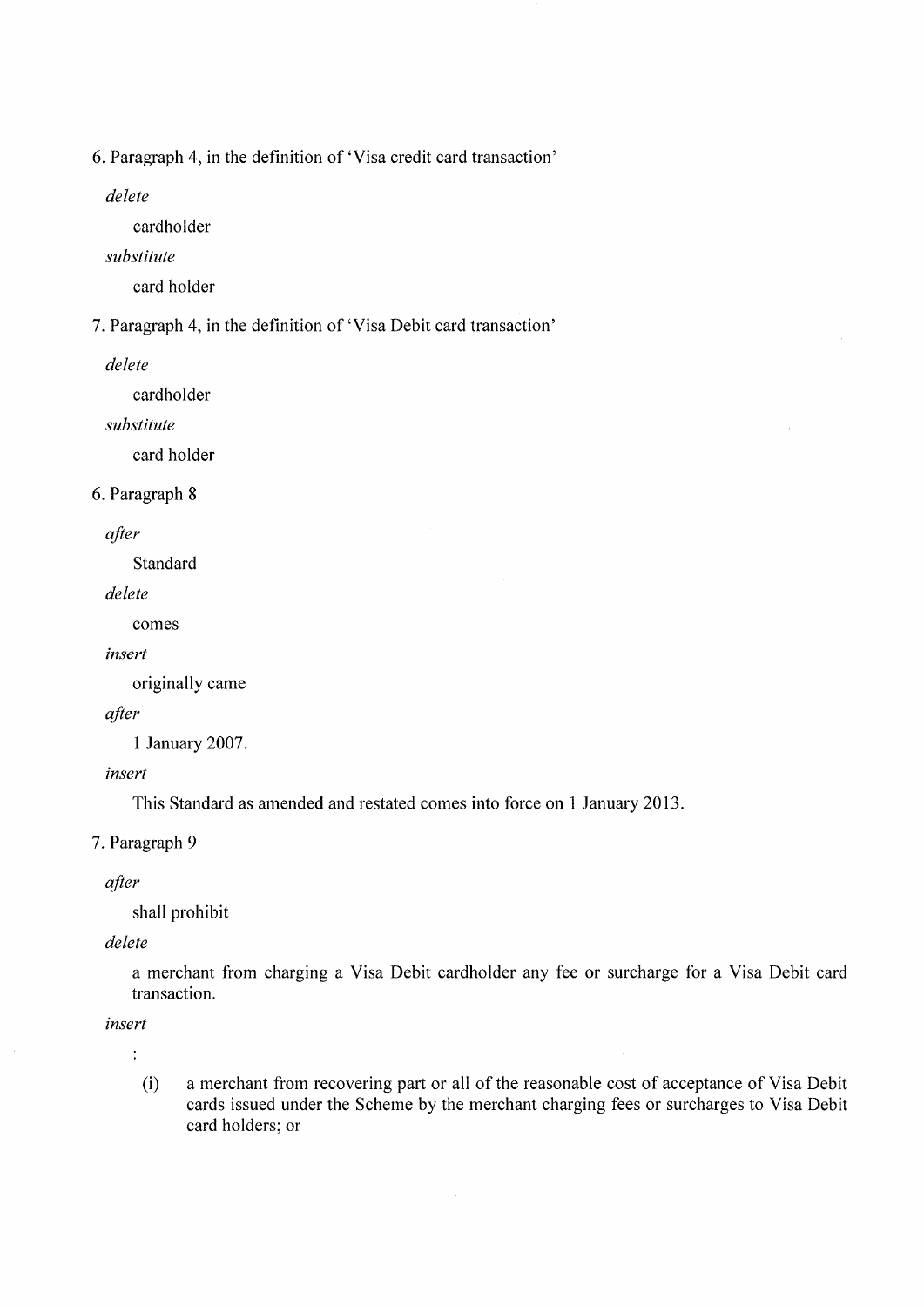(ii) a merchant, in recovering part or all of the reasonable cost of acceptance of Visa Debit cards issued under the Scheme, from applying different fees or surcharges to Visa Debit card holders for different card types either within the Scheme or across card schemes.

#### 8. Paragraph l0

delete

10. Notwithstanding paragraph 8, an acquirer and a merchant may agree that the amount of any such fee or surcharge charged to a Visa Debit cardholder will be limited to the fees incurred by the merchant in respect of a Visa Debit card transaction.

#### insert

- 10. For the purposes of paragraph 9, the merchant's cost of acceptance of Visa Debit cards issued under the Scheme may, for the purpose of determination of a fee or surcharge, be determined by reference to:
	- (i) the cost to the merchant of the Visa Debit card transaction in relation to which the fee or surcharge is to be levied;
	- (ii) the average cost to the merchant of acceptance of all Visa Debit cards of all types issued under the Scheme; or
	- (iii) the average cost to the merchant of acceptance of a subset of Visa Debit cards issued under the Scheme that includes the type of debit card in relation to which the fee or surcharge is to be levied,

and includes, but is not necessarily limited to, in the case of (i), the applicable merchant service fee and, in the case of (ii) and (iii), all applicable merchant service fees.

9.Paragraphs l2a. through to l2d.

Renumber as paragraphs  $12(i)$  through to  $12(iv)$ 

#### 10. Paragraph 12(iv)

after

this Standard

insert

(as amended) either before, or as soon as practicable after, this Standard (as amended) comes into force

delete

This requirement must be met by 3l December 2007 .